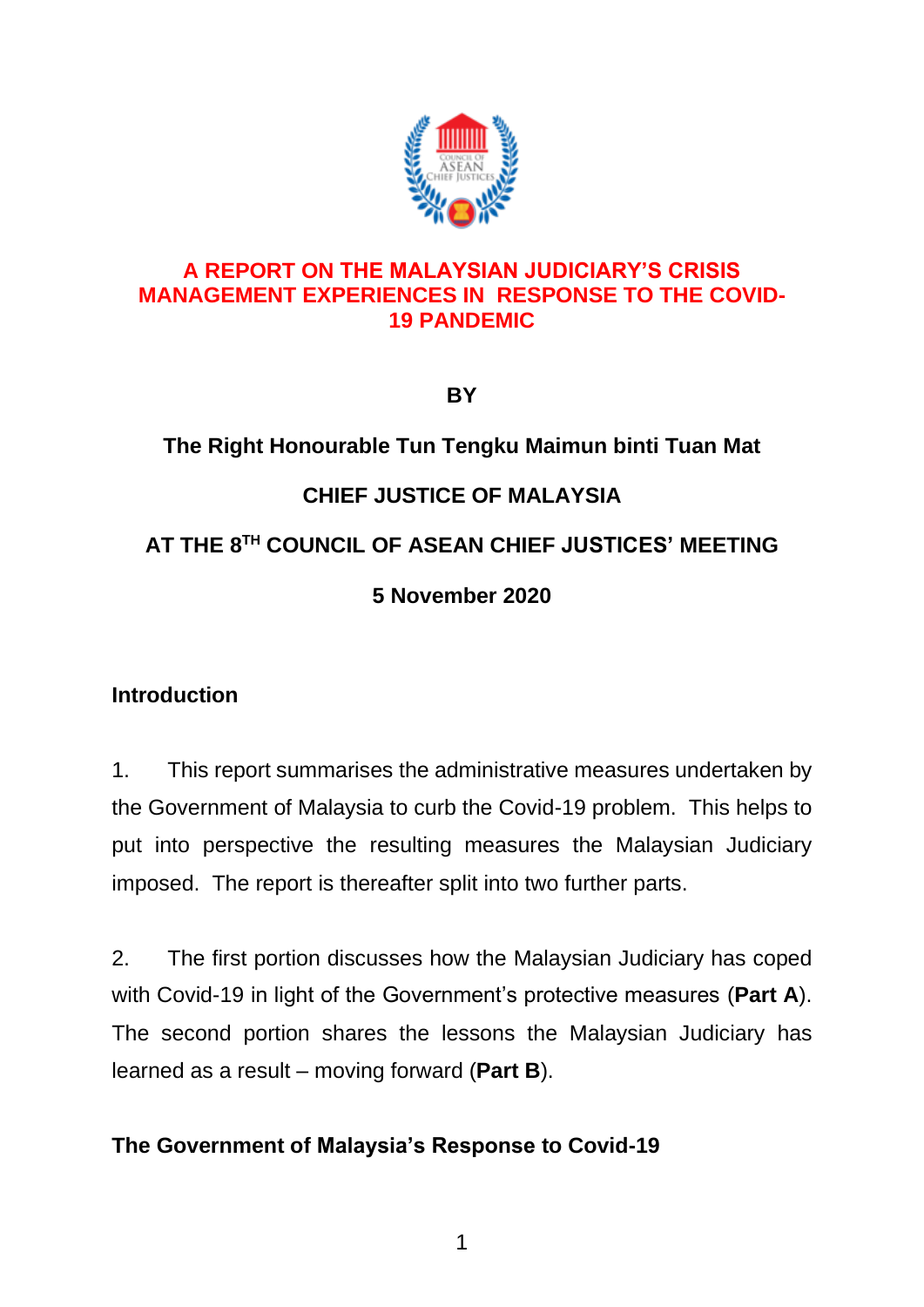3. The Government of Malaysia acted under the Prevention of Infectious Diseases Act 1988 [*Act 342*] to put in place certain protective measures to curb the spread of Covid-19. This resulted in three (3) phases.

4. The first phase is the Movement Control Order phase which took effect from 18 March 2020 to 3 May 2020 ('**First Phase**'). During this phase, all movement in Malaysia was heavily restricted, that is, all persons were prohibited from travelling within the country and all businesses were shut down save and except for those falling within the 'essential services' category.

5. The courts were not generally listed as an 'essential service' and as such, all court buildings were closed to Judges, court staff and the public. The role of the Judiciary as an 'essential service' was only to the extent of the role played by the Magistrates' Courts in remand applications – the temporary detention of suspects for the purposes of police investigation.

6. The second phase, the Conditional Movement Control Order phase, took effect from 4 May 2020 to 9 June 2020 ('**Second Phase**'). During the Second Phase, movement restrictions were relaxed, people were allowed to return to work but subject to strict standard operating procedures. That said, court buildings still remained closed to the general public while Judges and court staff were allowed to return to work on a shifts basis.

7. The third phase, the Recovery Movement Control Order phase, which is currently in effect throughout the nation, began on 10 June 2020 until 31 August 2020 ('**Third Phase**'). During this phase, I announced that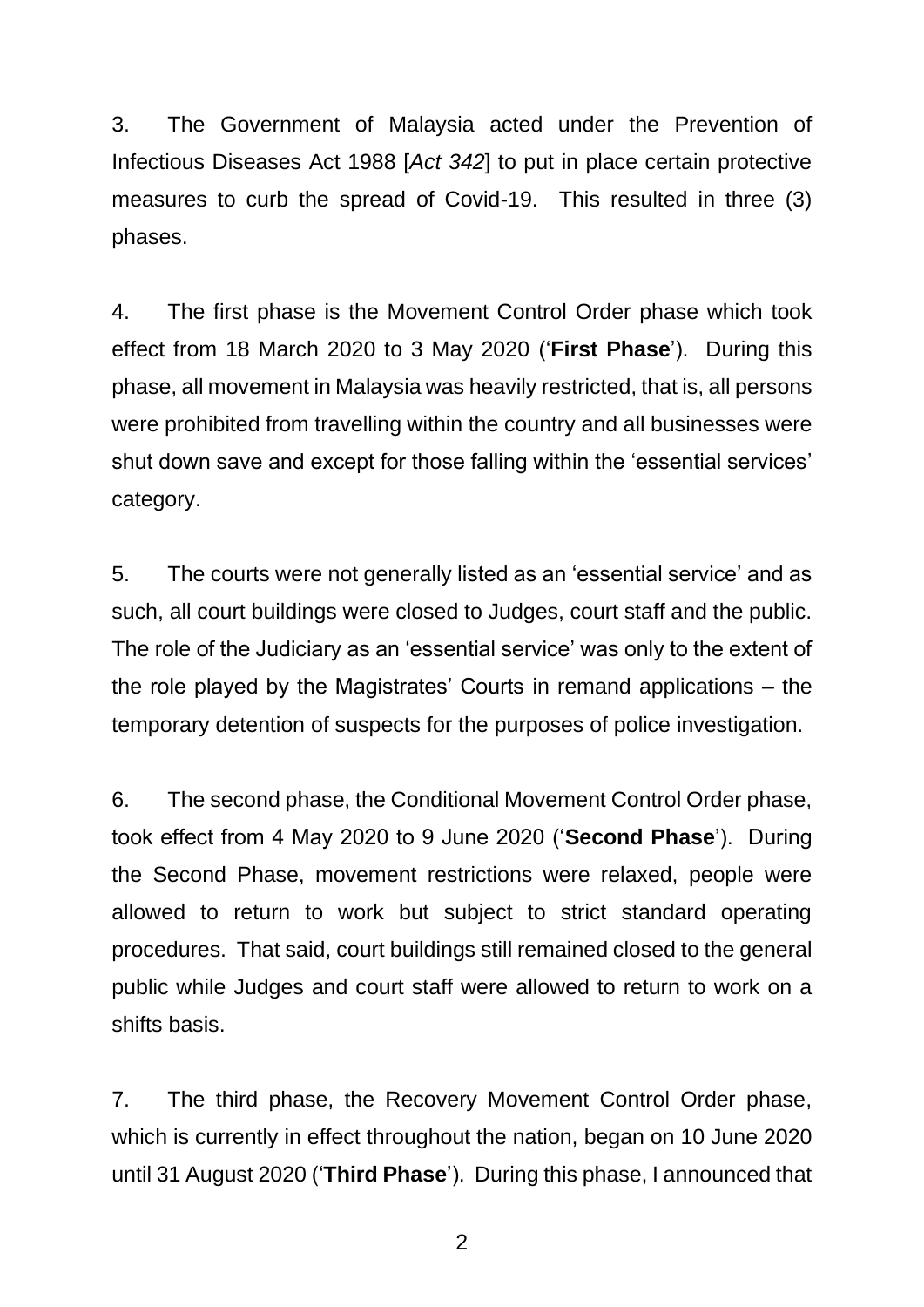Courts will resume full operations beginning 1 July 2020. This is because all national operations and almost all businesses were allowed to recommence but again, subject to strict standard operating procedures.

8. Due to the staggering surge in the number of cases in the States of Selangor and Sabah and the Federal Territories of Kuala Lumpur and Putrajaya, the Government has had to revert to the Second Phase measures in these territories from the period beginning 14 October to 9 November 2020.

9. In light of the broad background above, this report will now detail how the Malaysian Judiciary remained committed to its constitutional obligation of maintaining access to justice in spite of Covid-19.

## **A. Judicial Measures in light of the Movement Control Measures**

#### First Phase

10. It is important to state that it was unrealistic and impossible for the Courts to operate in the usual way during the First Phase. Doing so would have run the risk of jeopardising not only the health and safety of judges and lawyers, but also that of litigants, court staff including officers and clerks.

11. To ensure that access to justice did not come to a halt, as a sign of preparedness, a day before the First Phase took effect the Malaysian Judiciary issued guidelines to judges and judicial officers on the following matters: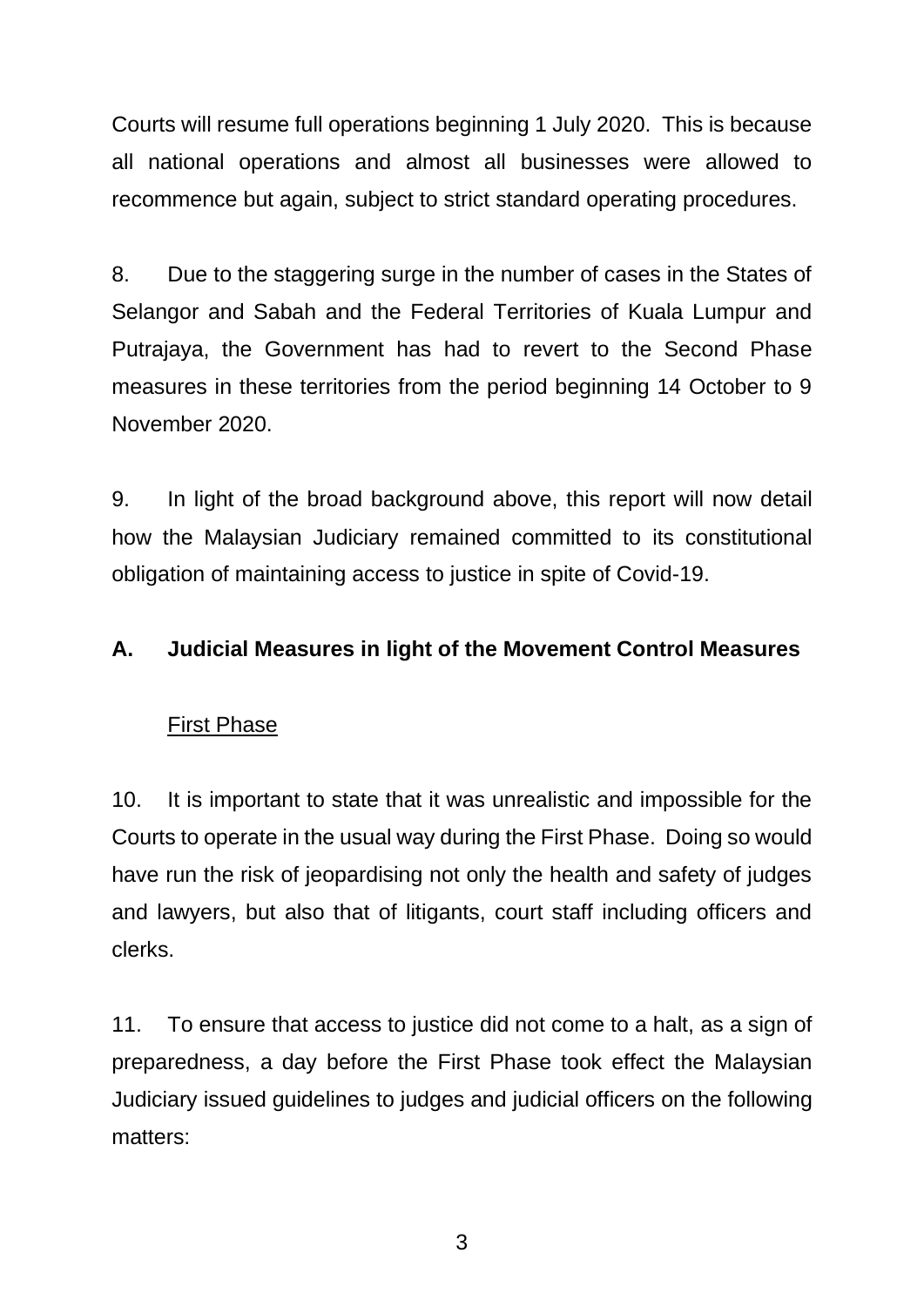- (a) trials/hearings of civil and criminal cases;
- (b) filing/case management of civil cases;
- (c) case management of criminal cases at the Federal Court and Court of Appeal; and
- (d) case management of criminal cases at the Subordinate Courts;

12. It was our observation that by the issuance of the aforementioned guidelines, we managed to cushion the impact that Covid-19 had on the operation of our Courts by relying primarily on processes we already had in place. In fact, even long before the implementation of the First Phase, the Malaysian Judiciary had long adopted the e-Courts platform which encompasses a widespread digitalisation of its services and processes.

13. Under the e-Courts platform there exist several sub-platforms such as e-Filing, e-Review and e-Lelong (online foreclosure proceedings).

14. Our thought process during the First Phase was quite clear. All we had to do was to place greater reliance on the digital platforms we already had in place to keep our processes running. We also took the bold step of conducting hearings online.

15. If I may summarise.

16. E-Filing enables practitioners and litigants alike to file their documents and cause papers remotely through an online repository without having to deliver hard-copy versions of the same. Although not all courts in Malaysia are equipped with the e-Courts system, parties can still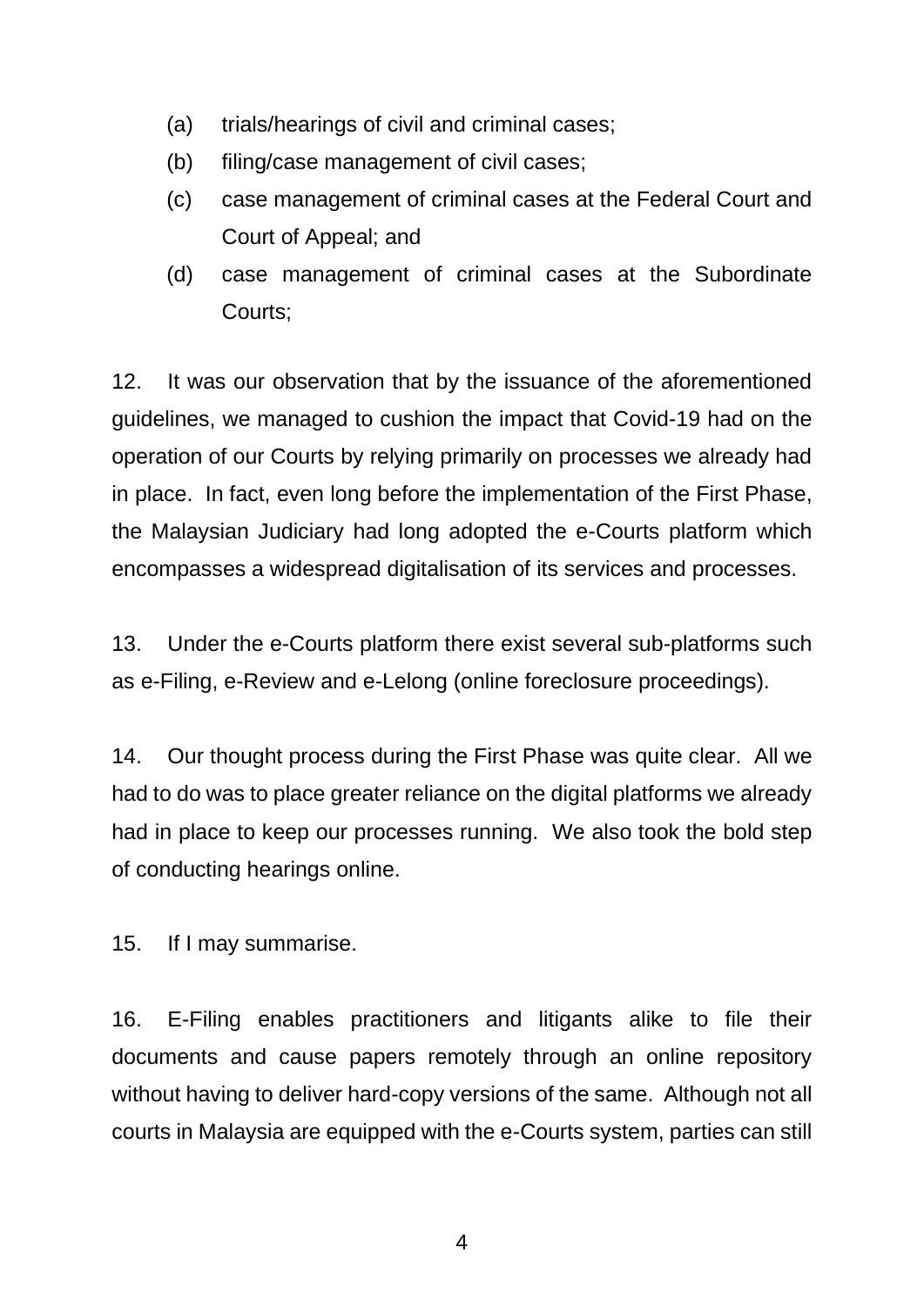have their documents filed electronically at the nearest Court which has the platform.

17. Trials fixed during the First Phase were postponed to a later date. Case managements continued to take place for the fixing of hearing and filing dates via e-Review. E-Review is an online telecommunication platform which allows counsel and court officers or judges to communicate remotely with one another through an online messaging platform instead of face-to-face meetings. E-Review was first launched and has been in operation since 2019.

18. Urgent civil matters filed under certificates of urgency and which could not risk adjournment were heard forthwith online *e.g.* through applications such as Skype or Zoom, or email. To this effect, the Malaysian Judiciary issued an Online Hearings guideline on 26 March 2020 for all High Courts and Subordinate Courts. Parties consented to have their cases argued and heard via an exchange of emails or through video-link – subject to the discretion of the Court. The relevant Registrar or Court was responsible for ensuring the smooth running of the process.

19. Online hearings were later extended to uncontested applications, brief interlocutory applications and interlocutory appeals.

20. These modes of hearing were originally made subject to the consent of parties, as we did not have specific legislation that expressly allows for remote hearings. 23 April 2020 marked history when for the first time, the Court of Appeal of Malaysia conducted an online hearing which was livestreamed for the benefit of the public's viewing. The Federal Court eventually followed suit.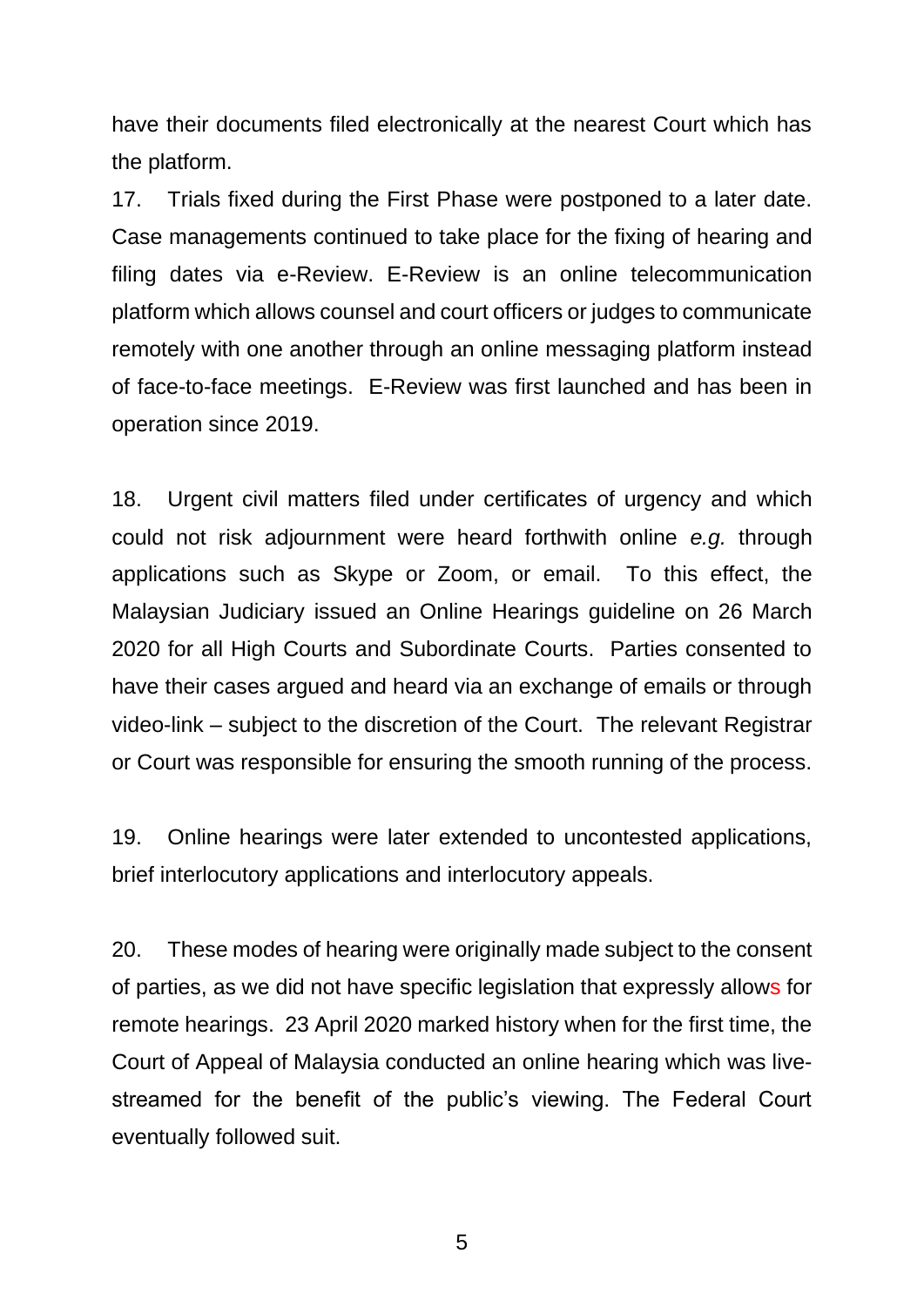21. To have a more structured regulatory regime on remote hearings, the Judiciary recommended amendments to relevant laws such as the Courts of Judicature Act 1964, Subordinate Courts Act 1948 and Subordinate Courts Rules Act 1955 to allow for direct legislative sanction for online hearings without having to base it on the consent of parties.

22. The Bills to amend those laws were recently tabled in Parliament. They have since been passed and have come into force as of 22 October 2020. The amended statutes cater to long-term measures and the muchneeded shift towards using technology in court processes. This is not a choice but arises out of necessity without jeopardising the elements of a fair trial and for disputes to be resolved without inordinate delay.

23. Internally, the Malaysian Judiciary is in the midst of amending the Rules of the Federal Court 1995, Rules of the Court of Appeal 1994 and Rules of Court 2012 to streamline court procedure relating to remote hearings and other matters consequential thereto.

(Note: the amendments to the above mentioned subsidiary legislation were eventually approved and gazetted on 14 December 2020).

24. The above measures the Malaysian Judiciary undertook were, and still are, either not wholly or only partly applicable to criminal cases. This is because criminal cases involve a higher degree of consideration given that they involve the liberty of the subject. We still consider the physical presence of the accused necessary. As such, we have for the time being, discouraged online hearings for criminal matters.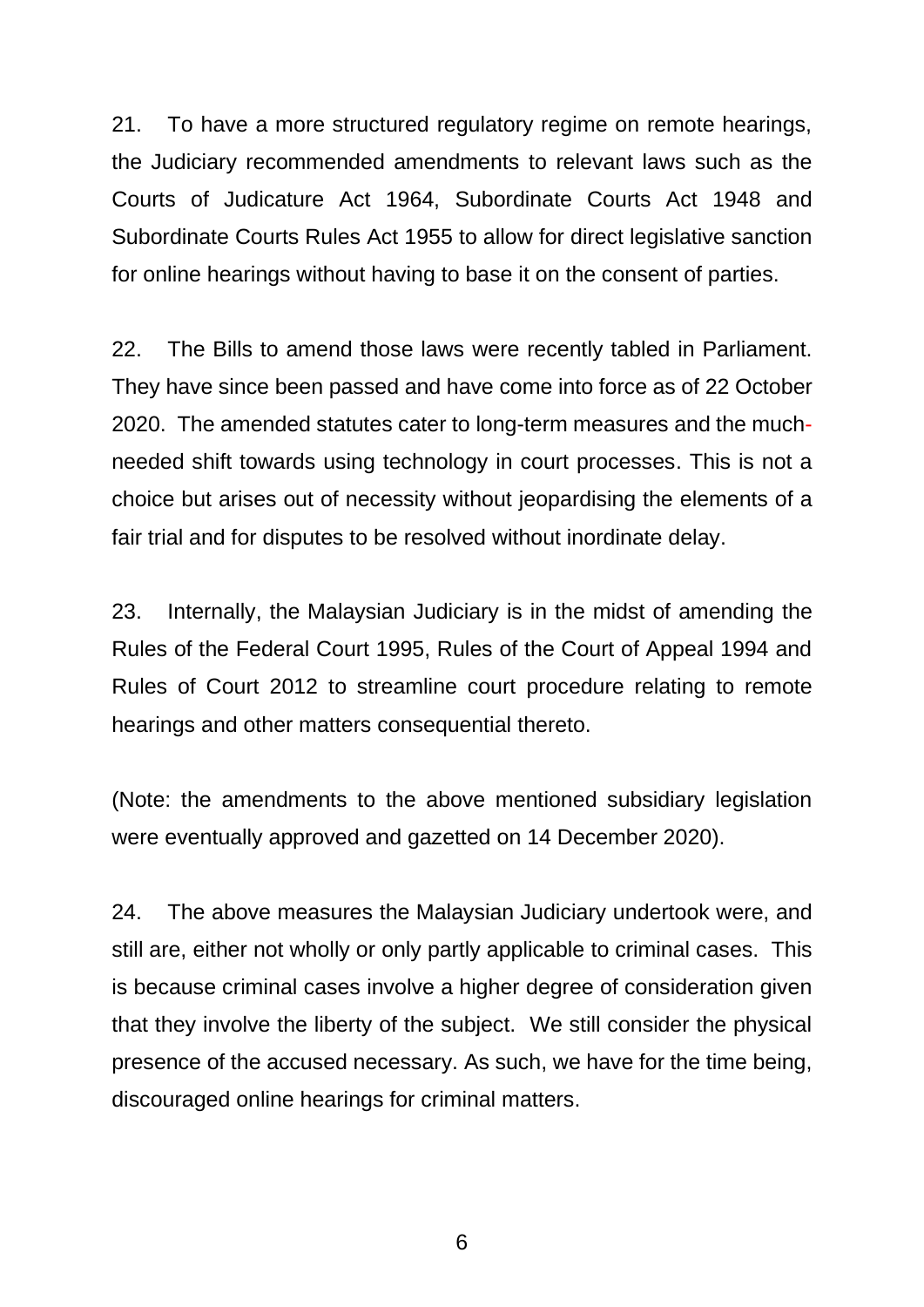25. In sum, during the First Phase when physical access to the courts was restricted in the name of public health and safety, the Judiciary nonetheless remained accessible via online means. This, for reasons stated earlier was limited to civil matters except in remand cases where the Magistrates' Courts remained accessible.

#### Second and Third Phases

26. To recap, during the Second and Third Phases beginning 4 May 2020, the Government eased certain restrictions which allowed the public to resume movement throughout the country beyond their homes. Accordingly, the Malaysian Judiciary also gradually reopened its doors to staff and the public.

27. In the first phase of the reopening of the courts with effect from 4 May 2020, a number of court services resumed operations. Among these include the Court Registries, One-Stop Counters, and Commissioners for Oaths Counters, Powers of Attorney Counters, and e-Filing Service Bureau Counters. The Judiciary's immediate aim was to maintain the services essential to the public's needs.

28. In the second phase of the Malaysian Judiciary's resumption of operations, that is, from 13 May 2020 to 31 July 2020, we set a timetable for gradual access to courts across the country in several stages.

29. The decision to reopen the courts did not mean we would operate at full capacity immediately. Initially, only a limited number of courts were allowed to operate on a rotational or shifts-basis. The number of cases in a given courtroom in any one session was reduced. Judges were required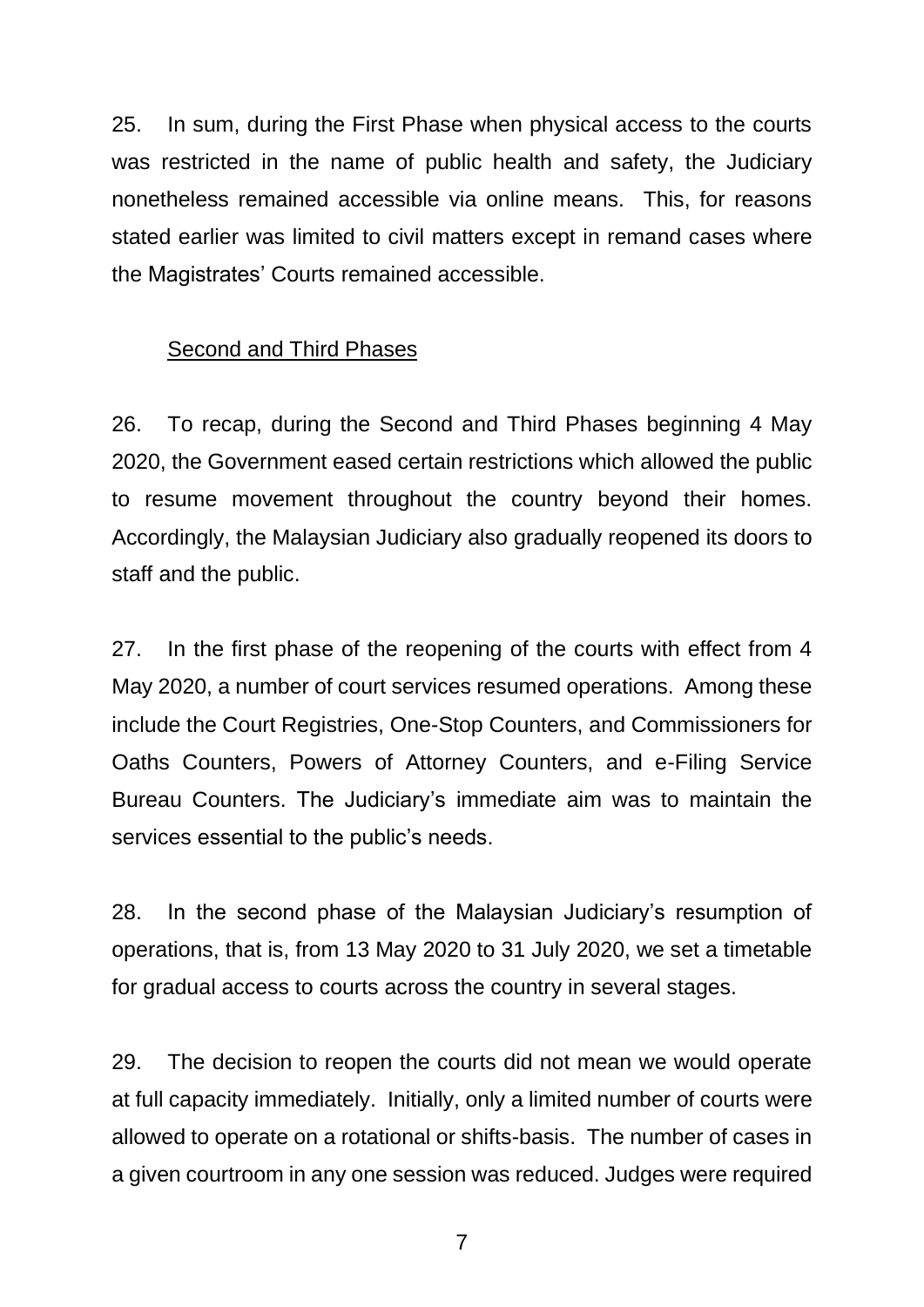to start their open court hearings at staggered times to avoid everyone congregating at a particular time. For judges who were not sitting, we put in place a more flexible working timetable: they and their supporting staff were required to work from home.

30. At present, we have fully resumed operations but subject to a laxer version of the measures imposed during the 13 May to 31 July period. The second phase of judicial arrangements at present is no longer applicable to the Courts in Sabah, Selangor, Kuala Lumpur and Putrajaya due to the Government's re-imposition of the stricter measures under the Second Phase.

31. However, to control the process in all other locales, we have issued numerous guidelines which encompass the following areas:

- (i) Social Distancing and a New Order of Business;
- (ii) Remote Hearings;
- (iii) Crowd Management Measures;
- (iv) Enhanced Cleanliness and Hygiene Control; and
- (v) A General Emphasis on the Well-Being of Court Staff and the Public.
- 32. Each of these measures may be explained in turn.

# *Social Distancing and a New Order of Business*

33. The new norm entails observing social distancing in every aspect be it in over-the-counter transactions, queuing up to enter the elevator or to purchase food at the Court canteens. To promote social distancing, all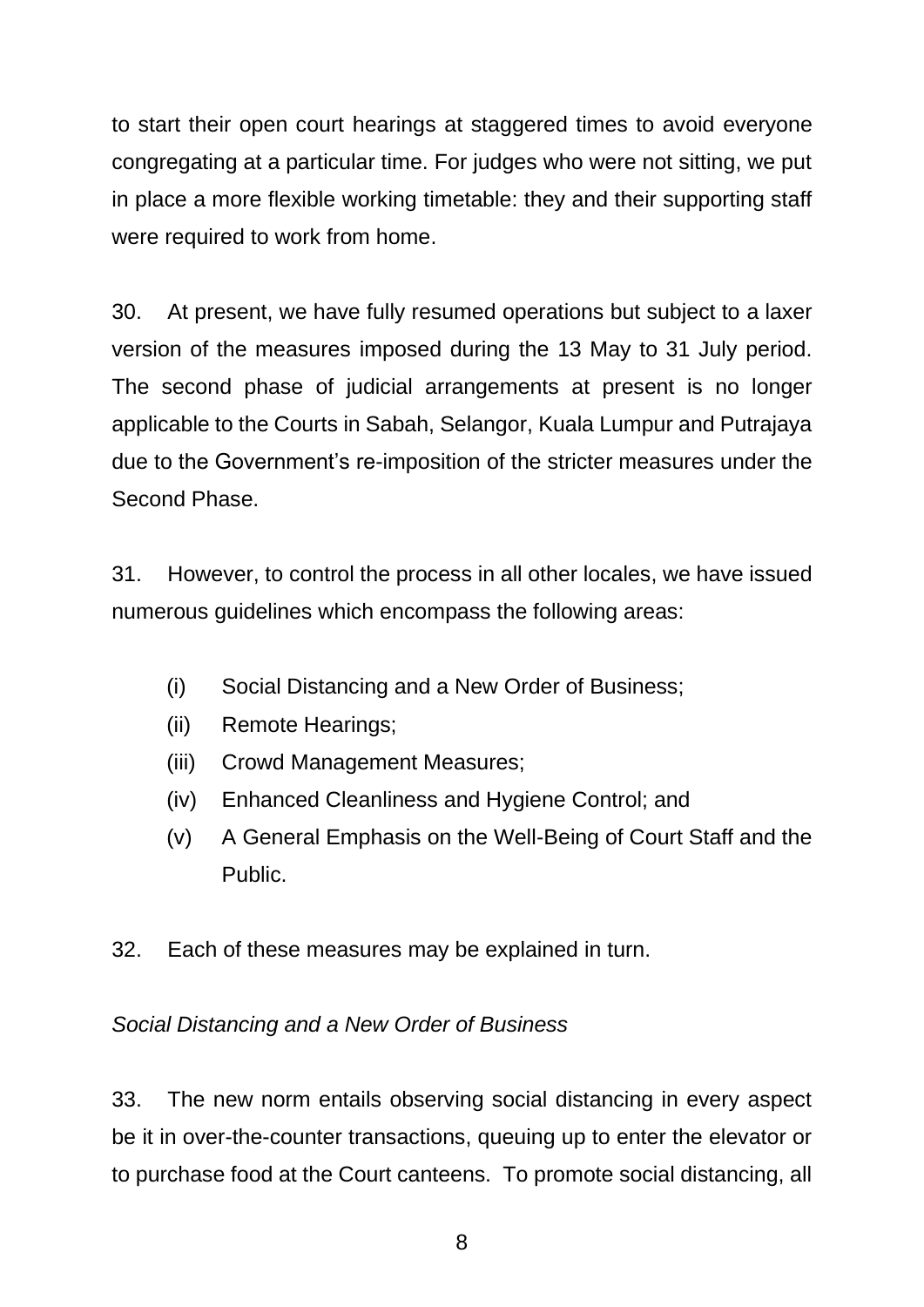Courts have been marked with red borders with which the public must comply in view of the need to maintain social distancing.

34. Social distancing will also bring about a new order of business which entails institutional structural adjustments. To this end, the Government has put in place rotational working days for Government servants to ensure continuous delivery of services while keeping safe.

35. Changes have also been made to the daily work culture in line with the social distancing rule. A fixed team of essential staff are on duty at Court premises and only within fixed and limited durations. Duty rosters have been drawn up so that all Court staff can work rotationally, that is, sometimes from home and sometimes at their designated work-stations.

#### *Remote Hearings*

36. As far as possible, Courts may conduct online hearings using electronic means of communication to dispense with the need for movement and physical attendance before the Court. Interlocutory applications, appeals and mediations may be heard via electronic means. Systematic applications such as e-Review are fully utilised for case management and pre-trial conferences. Inspection and signing of documents are done electronically.

37. Parties are encouraged to apply to the Courts for online hearings in suitable cases to minimise physical interaction. It is at the discretion of the individual Judge or Registrar hearing the case to determine if the hearing should proceed remotely in the interest of justice.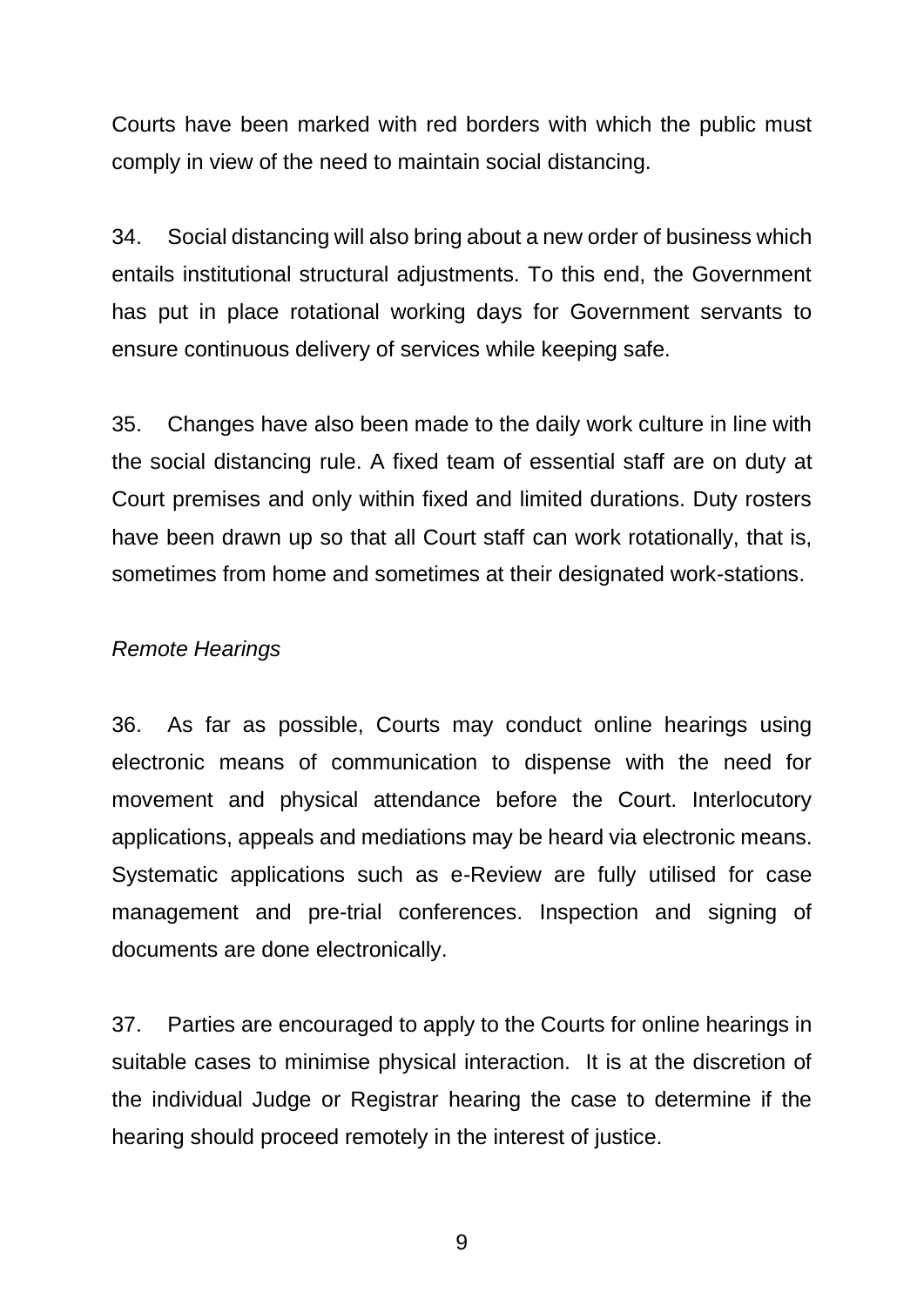#### *Crowd Management Measures and Hearing Protocols*

38. Special arrangements are in place to regulate the entry of Court Users into and out of Court premises. There are fixed points of entry where all persons seeking to enter Court premises must queue up and undergo health checks before entering the said Court premises.

39. The capacity of locations in all areas of the Court such as courtrooms, lobbies, and registry areas are limited to contain the flow of people entering within reasonable limits and having regard to the need for social distancing.

40. To contain the spread of Covid-19, we have implemented measures to minimise the number of visitors to the Courts. All Court premises are temporarily unavailable for social visits. All guided tours, internships and industrial trainings have also been suspended until further notice.

41. If cases are to be heard in a physical courtroom, the number of cases in a given courtroom in any one session is reduced. This is to avoid a large gathering of lawyers, litigants and the public. Those in the public gallery will have to comply with seating arrangements suitable for social distancing.

42. As mentioned earlier, Judges and Judicial Officers will operate on a shifts-basis. Locations that only have one courtroom do not adopt the shifts system but to compensate, the number of cases in those Courts are reduced.

43. All in-Chambers matters are now conducted in Open Court.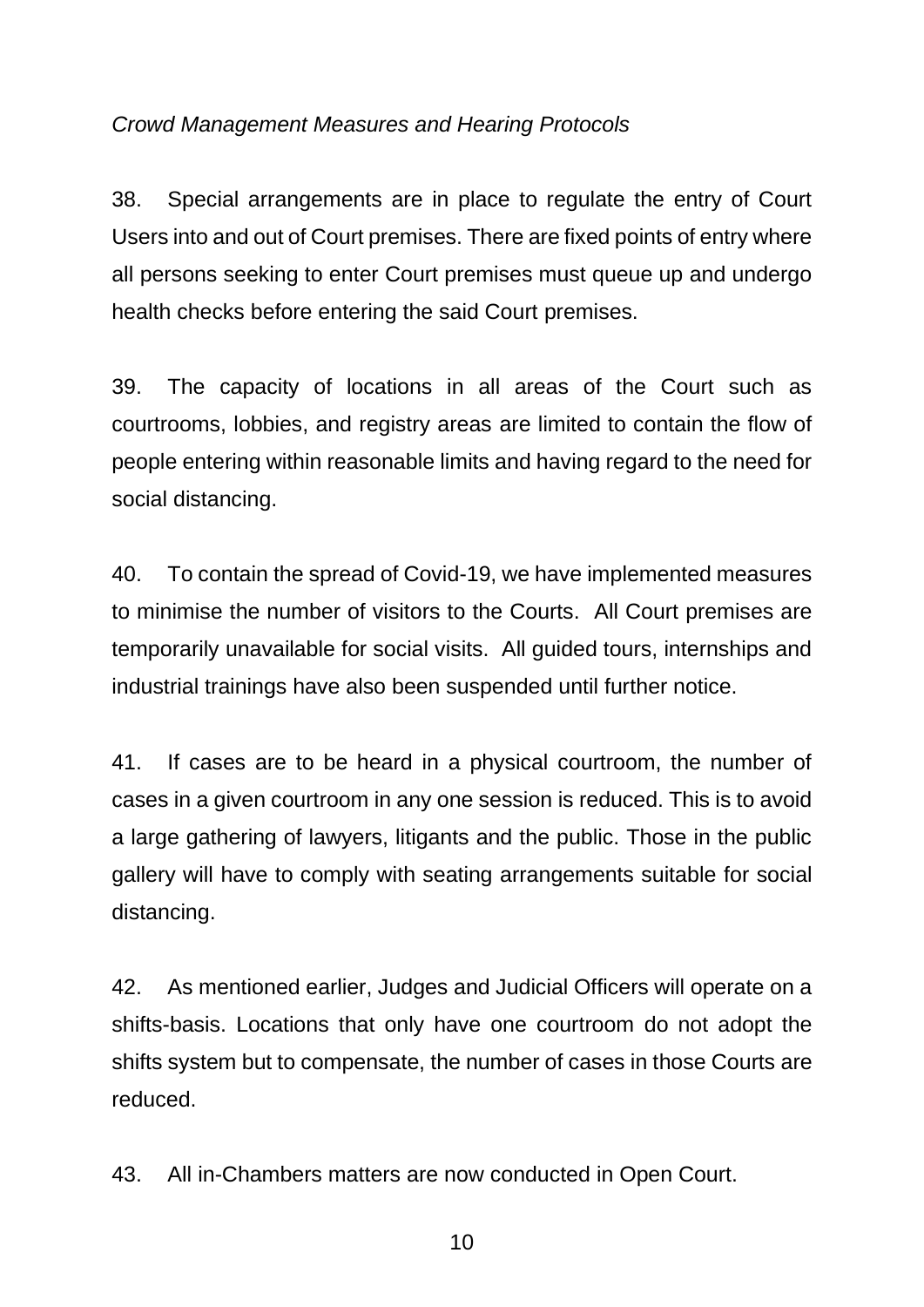44. The fixing of case hearings is done on a staggered basis. This means that only counsel and parties related to the case are allowed into the courtroom. This measure serves to reduce the number of people in a courtroom at any given time.

45. Additional holding spaces or waiting areas in other courtrooms or at Court lobbies are provided so that fewer people will need to gather in a courtroom. The Courts rely on an electronic system called 'Queue Management System' (QMS) or any other suitable medium to call parties in for the next case.

46. Where the Court or parties may adopt measures to reduce the number of people in a hearing or trial, those measures are encouraged.

47. In criminal cases, where the accused person is represented by counsel, his/her attendance at such hearings may be dispensed with unless otherwise directed by the Court.

48. Mediation in cases where the parties are represented by lawyers can be conducted via video conferencing.

49. Applications for adjournment are managed online without the need for parties to attend court. In cases where the Court does not require the attendance of parties, directions for the conduct of the case will be given through electronic means such as e-Review or email.

50. Additionally, in civil and criminal cases, the Court may choose to expedite trials while reducing the number of people involved by relying on witness statements.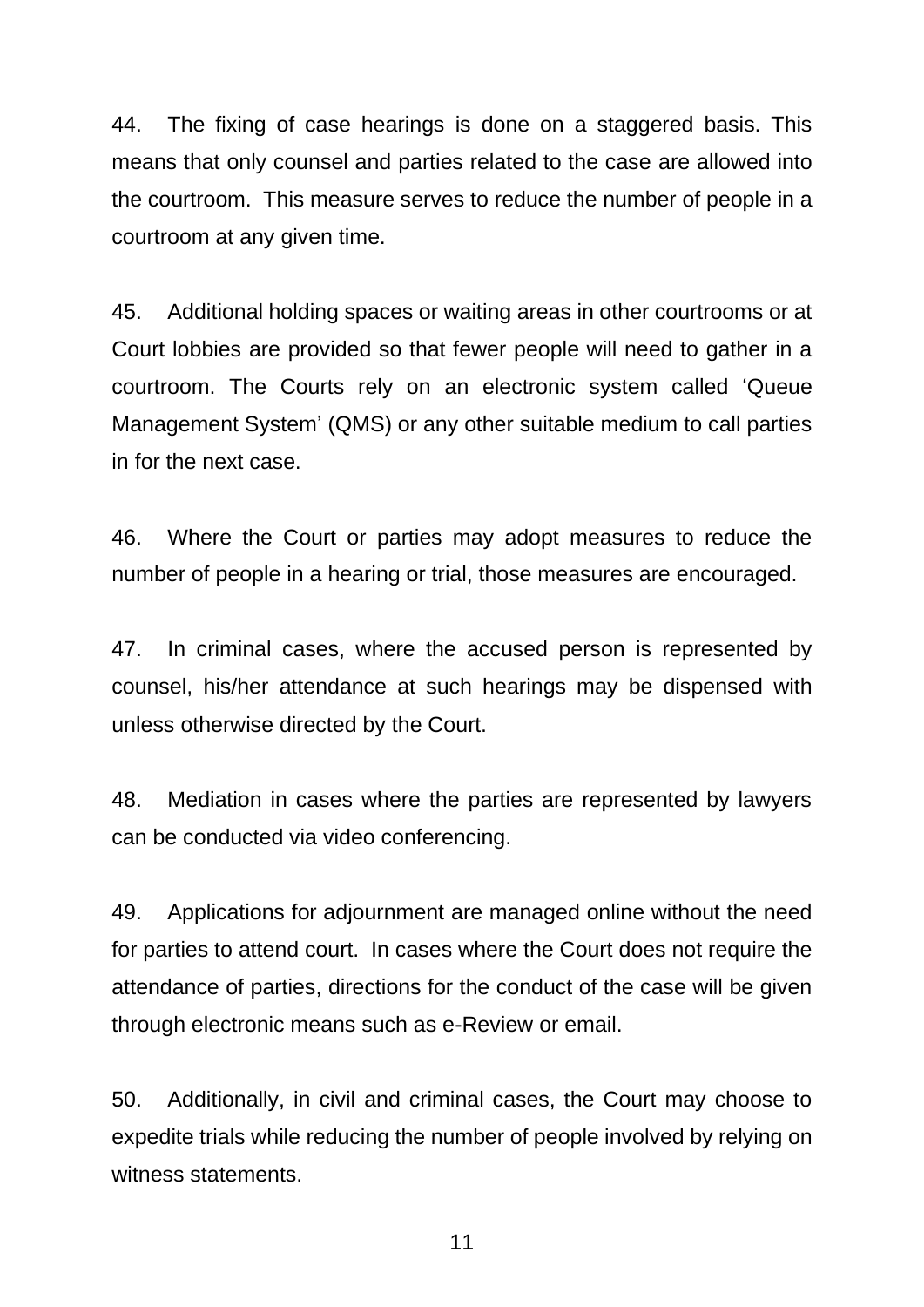# *Enhanced Cleanliness and Hygiene Control*

51. Preventive measures are taken to enhance hygiene in Court buildings. Public areas (such as building entrances, lobbies, lifts, courtrooms and registries) and often touched surfaces (such as door handles and handrails) are cleaned at least once every three hours.

#### *Emphasis on the Well-being of Court Staff and of the Public*

52. All measures taken are to ensure the well-being of Court Users and Court staff within Court premises consonant with best public health practices. These include:

- a. Court Staff are required to have their body temperature taken every day at the point of entry before they report for work;
- b. Court Users are required to have their body temperature taken at the point of entry to ensure normal body temperature;
- c. Court Users are required to complete a form for social tracing purposes before they enter the Court building;
- d. Court Users may not attend Court proceedings or conduct business at Court registry/offices if they are under quarantine or medical surveillance by the Government;
- e. Court Users should not attend the Court premises if he/she is generally unwell or has a fever and/or flu-like symptoms;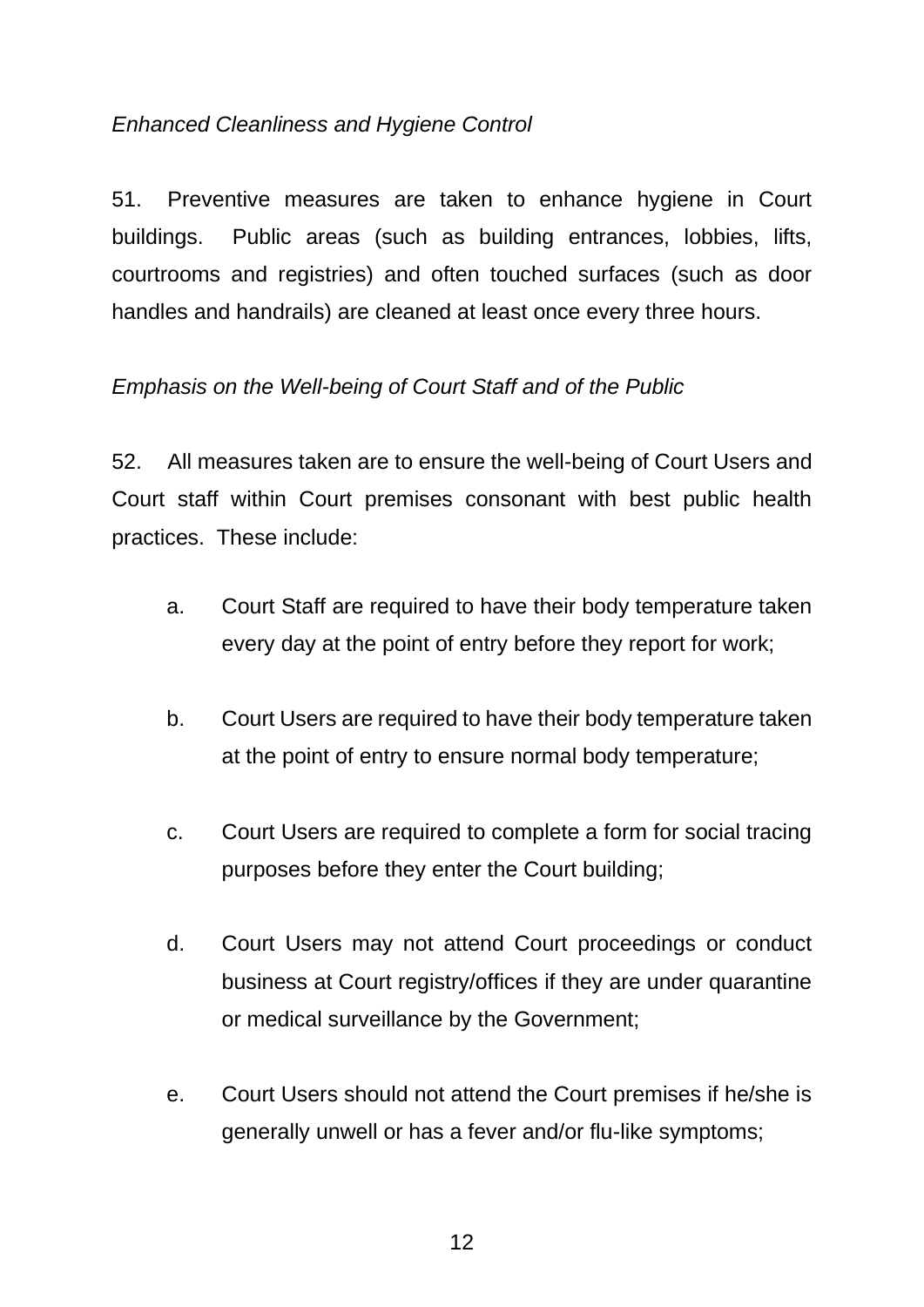- f. Court Users are to wear a surgical face mask when entering Court premises, in particular when interacting with other people within the premises;
- g. Court Users are to disinfect their hands after entering and/or touching any handles or pressing any buttons etc., as far as practicable; and
- h. the well-being of Courts staff is to be monitored constantly. If there are any reports of Covid-19 infections, the Head of Department is required to inform the Health Department for further action.

#### **B. Lessons Learned**

53. Flowing from the measures taken by the Government of Malaysia and the ensuing measures by the Malaysian Judiciary to ensure that access to justice is maintained, we have learned the following lessons.

54. Firstly, there must be a healthy relationship and effective communication between all branches of Government, that is to say, between the Executive, the Legislature and the Judiciary. Check and balance surely include making an effort to ensure that the other branches can perform their obligations efficiently within constitutionally permissible limits.

55. Secondly, and flowing from the first, there must also be a healthy relationship between the Judiciary on the one side, and the stakeholders of the justice system on the other – foremost of which is with the Bar. The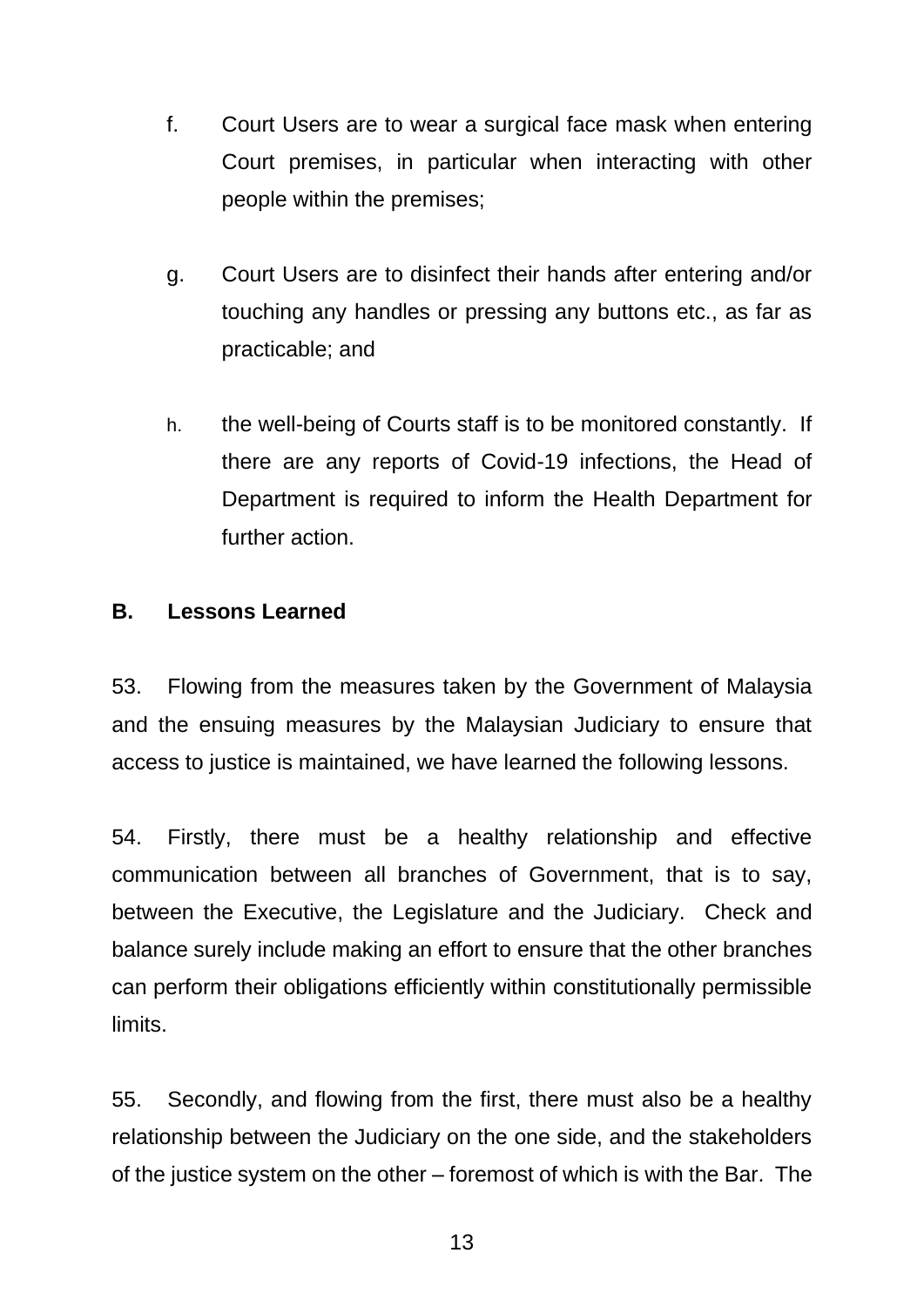said stakeholders of the justice system are the primary mediums through which judicial measures and reforms are performed and communicated. Everyone must be on the same page if reforms are to be carried out flawlessly. Little can be accomplished if the very members of the justice system resist change, or challenge measures imposed without meaningful input for improvement.

56. Thirdly, the Judiciary must play a proactive role in communication. Typical of most adversarial judicial systems is the notion that the Judiciary does not engage in public discourse. In circumstances such as an international pandemic, the Judiciary is required to take a proactive and not a reactive role. Constant engagement with the public is necessary with the view to educate them and to keep them informed.

57. For instance, when the Malaysian Judiciary first initiated its measures, the public did not know of them and accordingly, certain quarters labelled the Malaysian Courts as not having done anything to maintain access to justice. This was stated in an article titled 'NST Leader: Video Conferencing to hear cases?' published in the mainstream media at [<https://www.nst.com.my/opinion/leaders/2020/04/585000/nst-leader](https://www.nst.com.my/opinion/leaders/2020/04/585000/nst-leader-video-conferencing-hear-cases)[video-conferencing-hear-cases>](https://www.nst.com.my/opinion/leaders/2020/04/585000/nst-leader-video-conferencing-hear-cases) (17 April 2020). In another article, certain members of the Bar criticised the Malaysian Judiciary for refusing to cease operations entirely since the beginning of the movement control period. See the article carried by The Malaysian Insight: 'Judicial Necessity or Judicial Narcissism' <themalaysianinsight.com/s/232753> (28 March 2020).

58. These erroneous views were rectified by a public statement issued on 17 April 2020. Thereafter, the Malaysian Judiciary has constantly been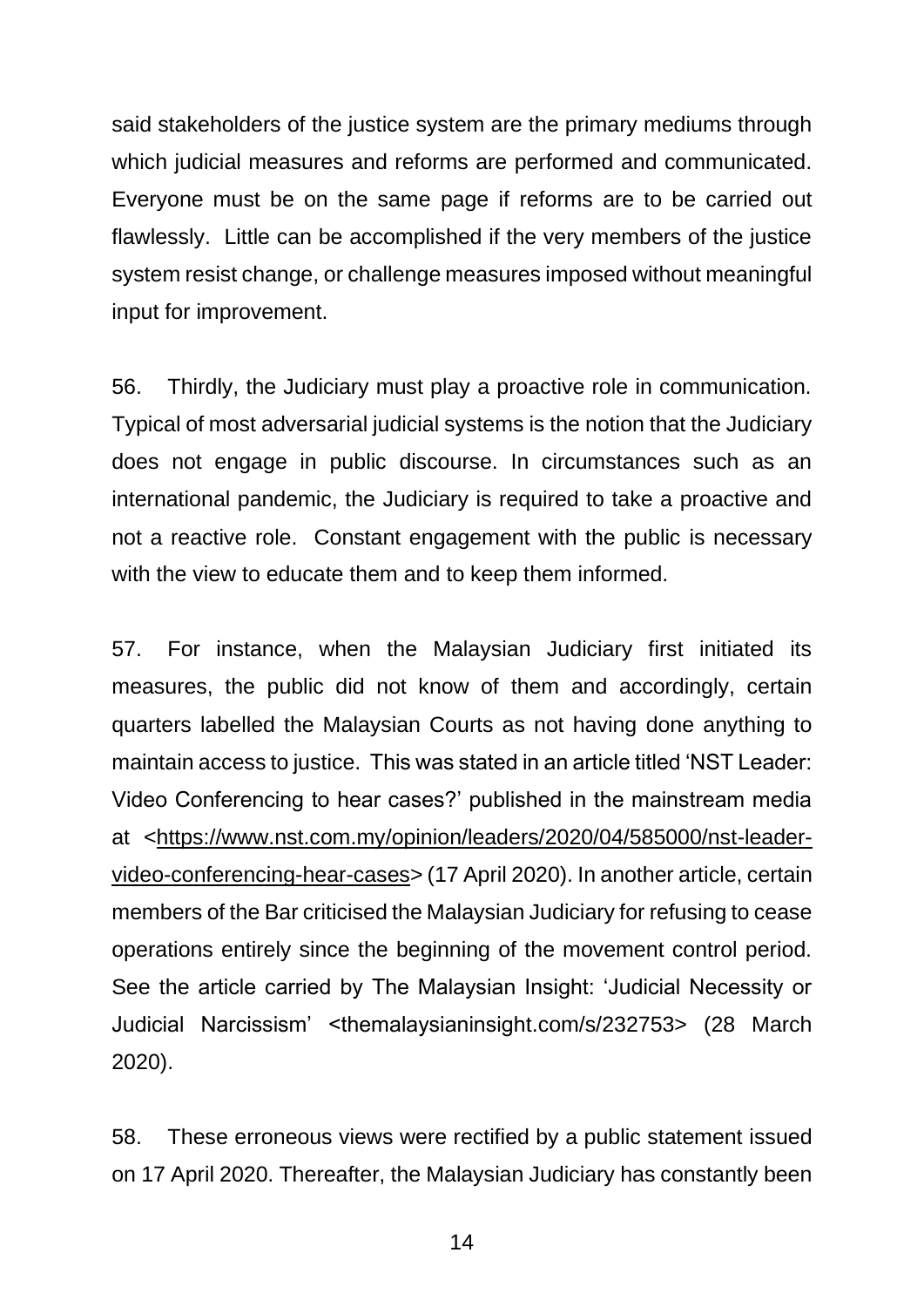issuing press releases to keep the public informed of the measures it has taken and of the need to maintain access to justice. Closing down was not an option. Further, communication includes communication between members of the Judiciary. The issuance of guidelines and updating them from time to time coupled with briefings and discussions help to keep everyone on the same page.

59. Fourthly and finally, the present day and age is labelled the 'Fourth Industrial Revolution' or 'the Digital Age'. Given the prevailing adage, all members and stakeholders of the justice system must acclimatise themselves to the idea that technology is playing an increasing role in all aspects of life and business. Some judges and lawyers remain repulsed by the idea that hearings may be conducted online. They complain, for example, that the usual flare of advocacy is lost in such hearings. That may be true but given the circumstances, the entire system must learn to change by accepting technological advancements rather than to condemn them simply because the traditional method of advocacy is preferable. What is usually preferable may not always be practical.

60. Indeed, it has also been brought to our attention that a common objection against online hearings is the perceived inability to provide a fair trial. But one of the elements of a fair trial is that the dispute must be resolved without inordinate delay; justice delayed is justice denied. The pandemic will not disappear in a day or a week; we may never return to the old normal in the foreseeable future and to insist on traditional procedures in the name of a fair trial may instead cause cases to be postponed indefinitely, contradicting the very essence of a fair trial.